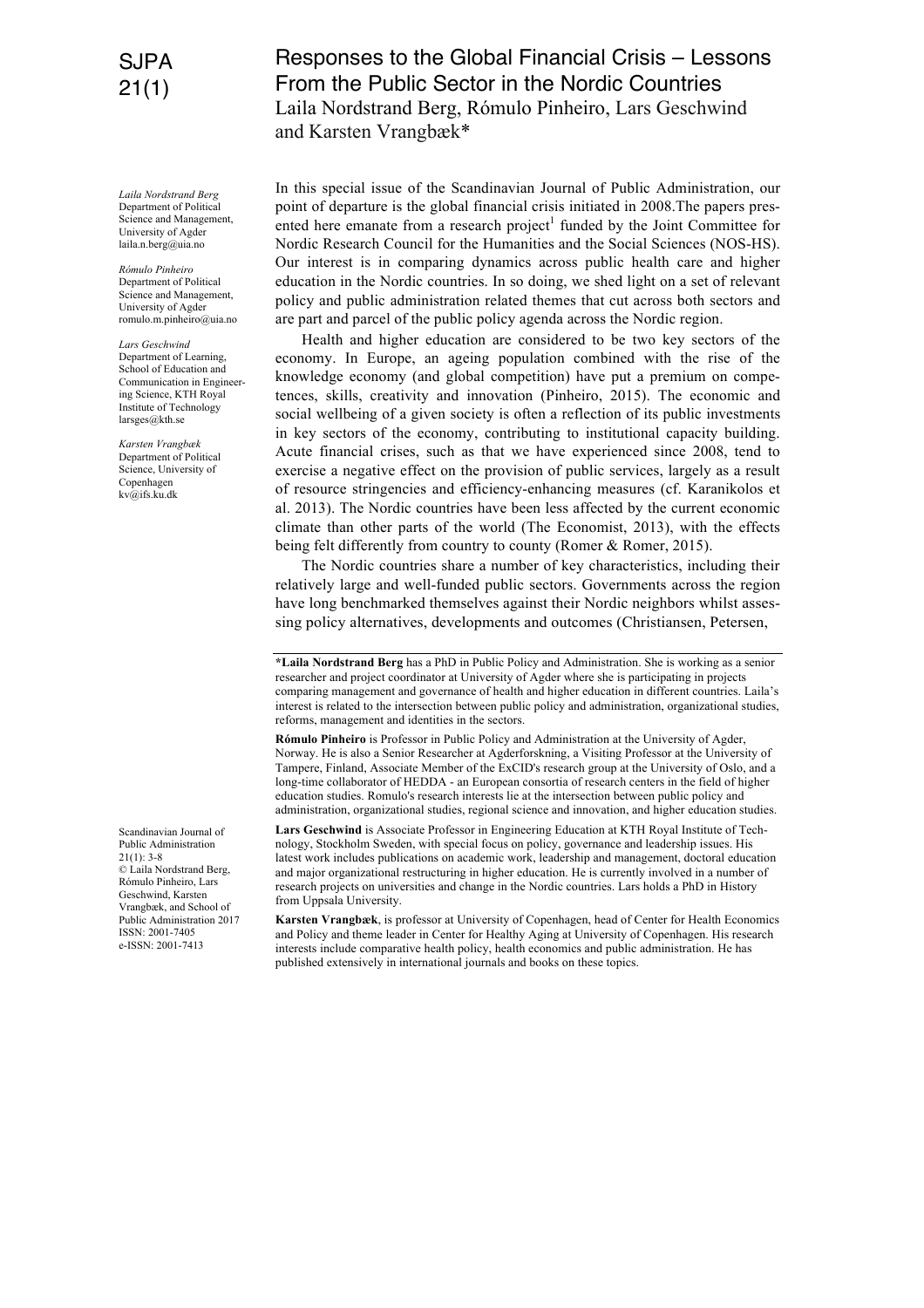Edling, & Haave, 2005). Furthermore, the so-called "Nordic model" (cf. Gornitzka & Maassen, 2011) is currently being considered by many outside the region (e.g. in China) as an alternative path for development and the future sustainability of a vibrant, flexible and financially sustainable public sector (Kettunen, Kuhnle, & Yuan, 2014). Nordic governments have undertaken a series of policy measures aimed at ensuring the future financial sustainability of various arms of the public sector (Lane, 1997). This phenomenon is part and parcel of a broader "modernisation process", which can be traced back to the late 80s/early 90s, but has intensified in the last decade or so (Greve, Lægreid, & Rykkja, 2016).

Public policy and management scholars, both in the Nordic region and beyond, have tended to study change dynamics within the context of a particular sector, thus giving rise to rather particularistic approaches. This is problematic for a number of reasons. First, it hampers comparisons regarding broader change and adaptation processes affecting public sector organisations (Pinheiro, Geschwind, Ramirez, & Vrangbæk, 2016). Second, it often results in interpretative accounts framed around context-specific dimensions such as pathdependence or historical trajectories, deeply entrenched (taken-for-granted) values, professional norms and identities, etc. (Ramirez, Byrkjeflot, & Pinheiro, 2016). Third, given the rise of multi-level and multi-layered governance approaches focusing on horizontal collaboration and coordination across policy portfolios and sectors (Piattoni, 2010). Hence, in this special issue we address this research gap in the form of five comparative articles shedding light on key sector-wide dynamics (both prior and subsequent to the financial crisis) present in the organisational fields (sectors) of health care and higher education<sup>2</sup>.

In the first paper, Vrangbæk et al. take stock of the effects resulting from the financial crisis in the health care and higher education sectors of Denmark and Finland. The paper employs a framework of different policy responses to identify patterns of adjustments to the crisis. Based on a review of the crisis response literature, the authors suggest that response patterns are dominated by three underlying policy logics, namely; "cost saving logic", "reorganisation logic", and "programme logic". Both countries initially attempted to shelter their respective sectors, and relied on economic control and general performance management instruments in the systems. However, as the crisis unfolded, there were reductions in the growth rates of public expenditure in health care and later significant cuts to funding for education and research. The authors contend that external shocks can serve as a window of opportunity for imposing new policy initiatives and reinforcing ongoing efforts to tighten control in welfare sectors. Further, they suggest that ideology and tensions between policy makers and decentralised delivery organisations become increasingly prevalent and important, with a tendency for the state to take on more power. The analysis shows that reforms associated with the aforementioned logics have been applied in both countries. As the severity of the crisis persisted, minor incremental changes were replaced by significant (more acute and drastic) policy interventions.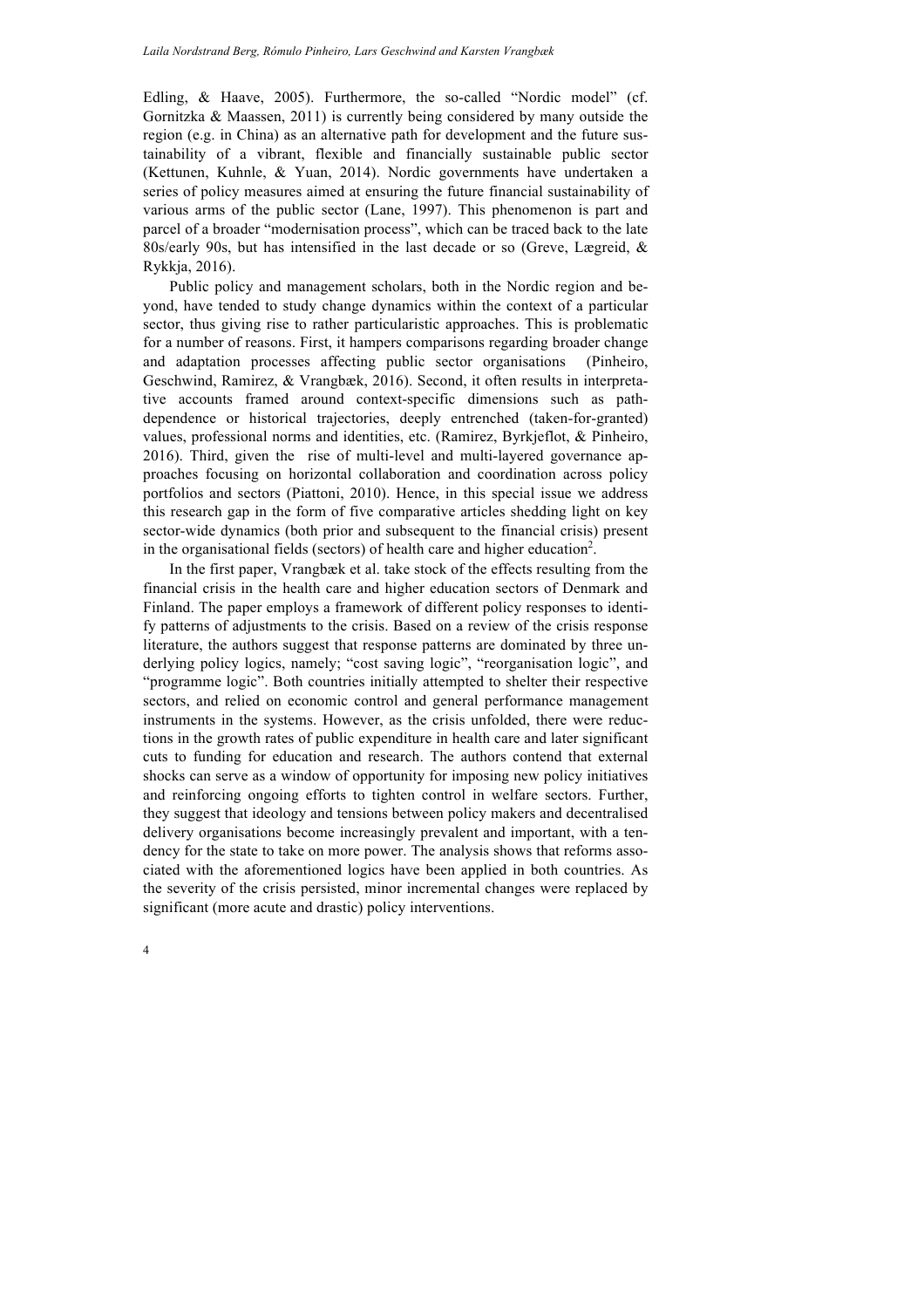The second paper by Pinheiro et al. takes a critical view of the interplay between two widespread approaches towards policy-making, namely; 'fashionfollowing', and 'evidence-based policy making'. The authors draw upon empirical evidence from Norway and Finland. The paper's conceptual foundations build on seminal work emanating from the policy-transfer literature combined with key insights from organisational theory and its neo-institutional tradition. Evidence from the (four) empirical cases suggest that, for the most part, the domestic policy agenda was triggered by both national imperatives and external dynamics and events. International references and models seem to have played an important role in the legitimation and consequent diffusion of global hegemonic ideas such as mergers in the case of higher education and unitary management and choice in the realm of health care. The authors conclude that rather than being seen as dichotomies or extremes, fashion-following and evidencebased orientations within welfare policy are nested into each other and, thus, should be considered inter-dependent elements as part of a larger system of intervening variables.

The third article by Torjesen et al. explores the changing reform dynamics in Denmark and Norway, focusing on centralising and decentralising trends in higher education and health care. The question addressed is as follows: How can the reform dynamics over the last decade explain changes around decentralisation and/or re-centralisation? The paper applies an historical, institutional, theoretical and analytical approach by studying reform dynamics with foci on four key factors: structure, procedures, performance criteria, and financing*.* A new trend can be observed in both sectors; namely the rise of re-centralisation and the concomitant growth of state responsibility in matters pertaining to political and fiscal decision-making. A distinction is made between substantive (what) and procedural (how) types of autonomy. Both hospitals and universities have been given increased procedural-autonomy. At the same time, there is a stronger centralised planning and management of performance management, which means that substantive-autonomy has been reduced. The paper shows that centralisation and decentralisation patterns across health care and higher education occur in tandem, and are, to a large degree, intrinsically associated with shifts in economic performance and external events, such as the recent financial crisis.

In the fourth paper, Berg et al. compare how identities amongst professionals in managerial positions were expressed after changes in management in the aftermath of NPM-reforms by studying health care professional (doctors) in Norway and Finland. Theoretically, the comparison draws on the interplay between identity construction and institutional logic. According to the authors, the main argument for studying shifting identities is that they provide a basis for investigating how institutions have changed (or not), and shed light on how agents within an organisation have implemented (or failed to implement) NPMinspired reforms. The data show that, in both countries, there are managers with a strong managerial identity, a smaller group who first and foremost identify themselves as doctors, and a few doctors who display a hybrid identity (being both doctors and managers). What is more, the study found that work experienc-

5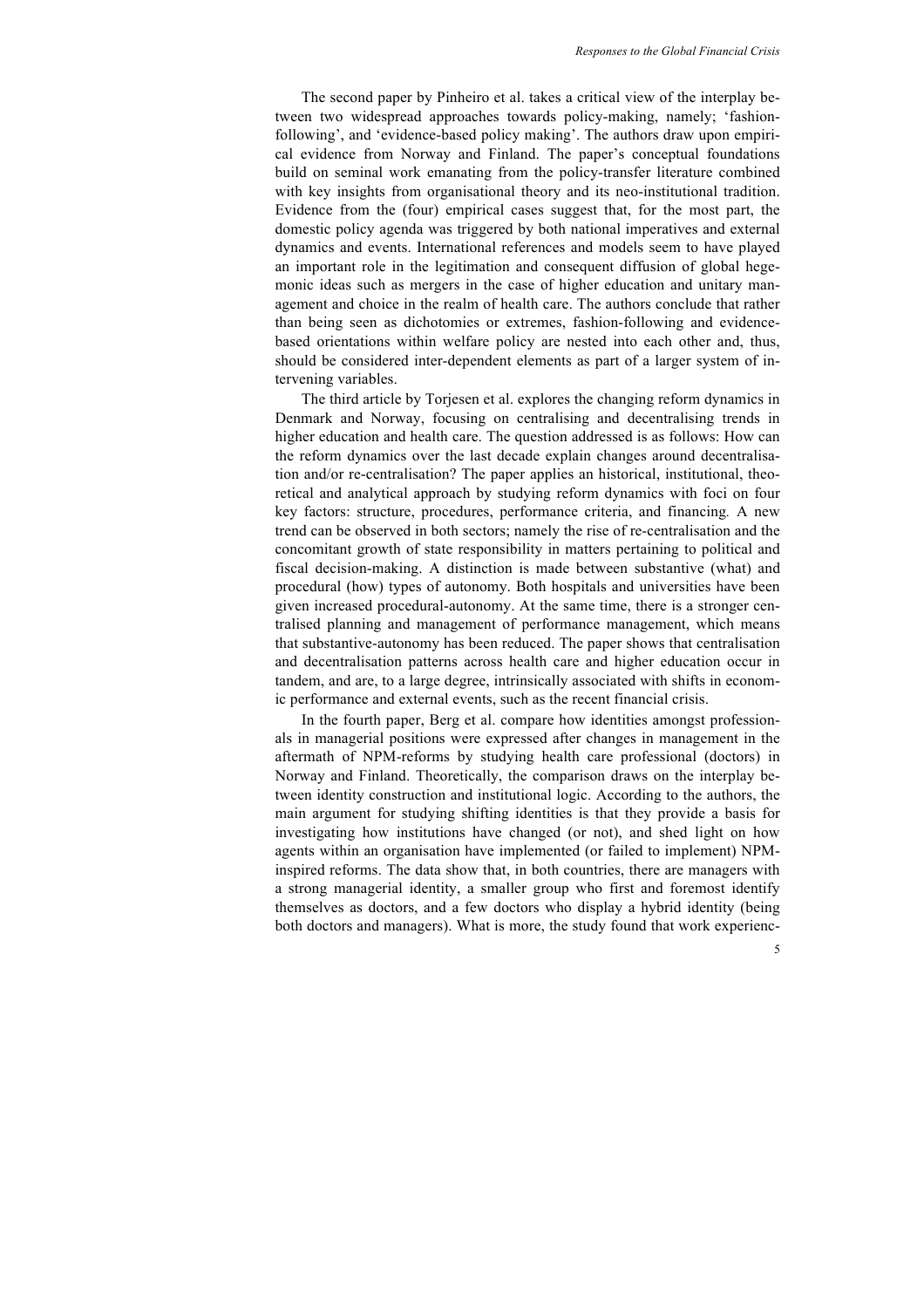es have a strong effect on how identity is perceived. For example, doctors who hold on to their professional identity (rather than a managerial one) seem uneasy with their skills and ability to perform the tasks related to the new position. Many of the doctors were found to have altered their identity as a result of organisational amendments and the expanded focus on management-related issues. Hence, the paper concludes that strong intervention in the sector from central government, as seen in Norway, has resulted in the implementation of general management to a larger degree than in Finland, but in a more hybrid manner.

In the fifth and final paper, Torjesen et al. focus on the growing attention of the patient as a key factor in designing the modern healthcare system by exploring the phenomenon of 'user influence' in Finland and Norway. The paper's theoretical and analytical approach draws from recent work by Dent and Pahor (2015), and Vrangbæk (2015), focusing on types of participation: choice, voice and co-production. The data show that, in both countries and in the last decades, patients' choices, voices, and lay representation have become more present in governance structures, clinical practice in hospitals and primary care. The article concludes by suggesting that users in both Finland and Norway have gained more influence through formal choice rights. That said, user involvement was found to be more entrenched in the governance structures of Norwegian healthcare when compared to Finland.

The theoretical and empirical insights which are provided in this special issue are, in our view, of relevance to policy makers, practitioners and researchers alike. There are similarities across sectors and countries regarding the influence of the recent financial crisis in terms of public policy discourse and instruments, but we also found substantial differences related to country's specificities in the light of historical trajectories, strategic interests, the power held by certain agents, etc. The reactions following the crisis seem to be in alignment with earlier NPM-reforms and the "modernisation processes", but it is also important to stress that there is a time lag (which varies from country to country) between critical events, policy design, and subsequent implementation.

Generally speaking, one can conclude that across the Nordic region the state has increased and re-centralised control, particularly regarding policy development, fiscal revenues and performance management. This re-centralisation of control, made more acute following a period of financial stringency, took a number of forms with similarities across the sectors. In higher education, as in the health sector, procedural autonomy has been enhanced (e.g. as regards managerialism), yet at the expense of substantive autonomy, which may have reduced room for maneuvering, and which in turn may affect the ability to respond to the new external demands posed by a post-crisis environment (technical and institutional). In both sectors, the introduction of the managerial logic, a phenomenon that precedes the 2008 financial crisis but has become further accentuated in in its aftermath, was an attempt to reduce the power to the professions, and thus led to a decline in procedural autonomy within universities and hospitals. Likewise, user influence, a measure associated with the post-NPM regime,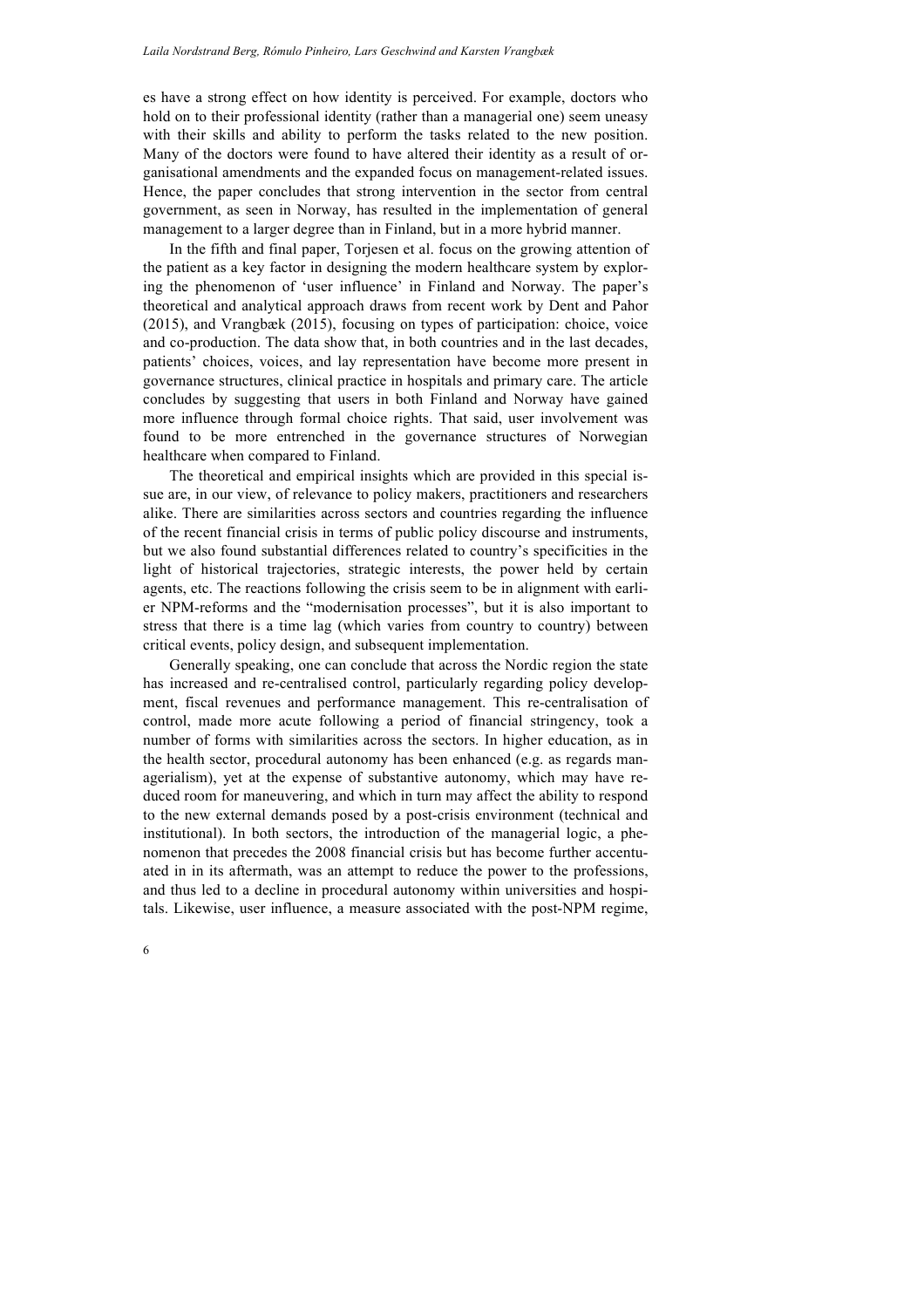has reduced the power of professional groups across Nordic healthcare and higher education.

Future studies, both from within and beyond the Nordic region, could, for example, shed light on how the implementation of the newly proposed (postcrisis) reform measures have affected (positively or negatively) structures, strategies, processes and cultures within healthcare and higher education. What is more, social scientists could also provide empirical evidence of the unintended consequences of reform measures designed and enforced in the context of a climate of financial austerity and economic and social anxiety.

## References

- Christiansen, Niels F., Petersen, Klaus, Edling, Nils, & Per Haave (2005). *The Nordic model of welfare: a historical reappraisal*. Copenhagen: Museum Tusculanum Press.
- Dent, Mike, & Pahor, Madja. (2015). Patient involvement in Europe a comparative framework. *Journal of Health Organization and Management, 29*(5), 546-555.
- Gornitzka, Åse, & Maassen, Peter. (2011). 'University governance reforms, global scripts and the "Nordic Model". Accounting for policy change?' In Josef Schmid, Karin Amos, Josef Schrader, & Ansgar Thiel (eds.) *Welten der Bildung? Vergleichende Analysen von Bildungspolitik und Bildungssystemen*. Baden-Baden: Nomos Verlagsgesellschaft,. 149-177.
- Greve, Carsten, Lægreid, Per, & Rykkja, Lise H. (2016). Nordic Administrative Reforms: Lessons for Public Management. London: Palgrave Macmilan.
- Karanikolos, Marina, Philipa Mladovsky, Jonathan Cylus, Sarah Thomson, Sanjay Basu, David Stuckler, Johan P. Mackenbach, & Martin McKee. (2013). 'Financial crisis, austerity, and health in Europe.' The Lancet 381(9874), 1323-1331.
- Lane, Jan-Erik. (1997) 'Public sector reform in the Nordic countries'. In Jan-Erik Lane (ed.) *Public sector reform: rationale, trends and problems*. London: Sage, 188-208.
- Piattoni, Simona. (2010). *The theory of multi-level governance: conceptual, empirical, and normative challenges*. Oxford: Oxford University Press.
- Pinheiro, Rómulo (2015) 'Citius, Altius, Fortius: Mobilising the University for the 'Europe of Knowledge'', in Culum, B., Robeiro, F. & Politis, Y. (eds.) *New voices in Higher Education Research and Scholarship*. Hershey, PA, USA: IGI-Global. 1-17.
- Pinheiro, Rómulo, Geschwind, Lars, Ramirez, Fransisco, & Karsten Vrangbæk. (Eds.). (2016). *Towards a Comparative Institutionalism: Forms, Dynamics and Logics Across the Organizational Fields of Health Care and Higher Education*. Bingley: Emerald.
- Kettunen, Pauli, Stein, Kuhnle, & Yuan Ren (eds) (2014), *Reshaping welfare institutions in China and the Nordic Countries.* Helsinki: NordWel Studies in Historical Welfare State Research.